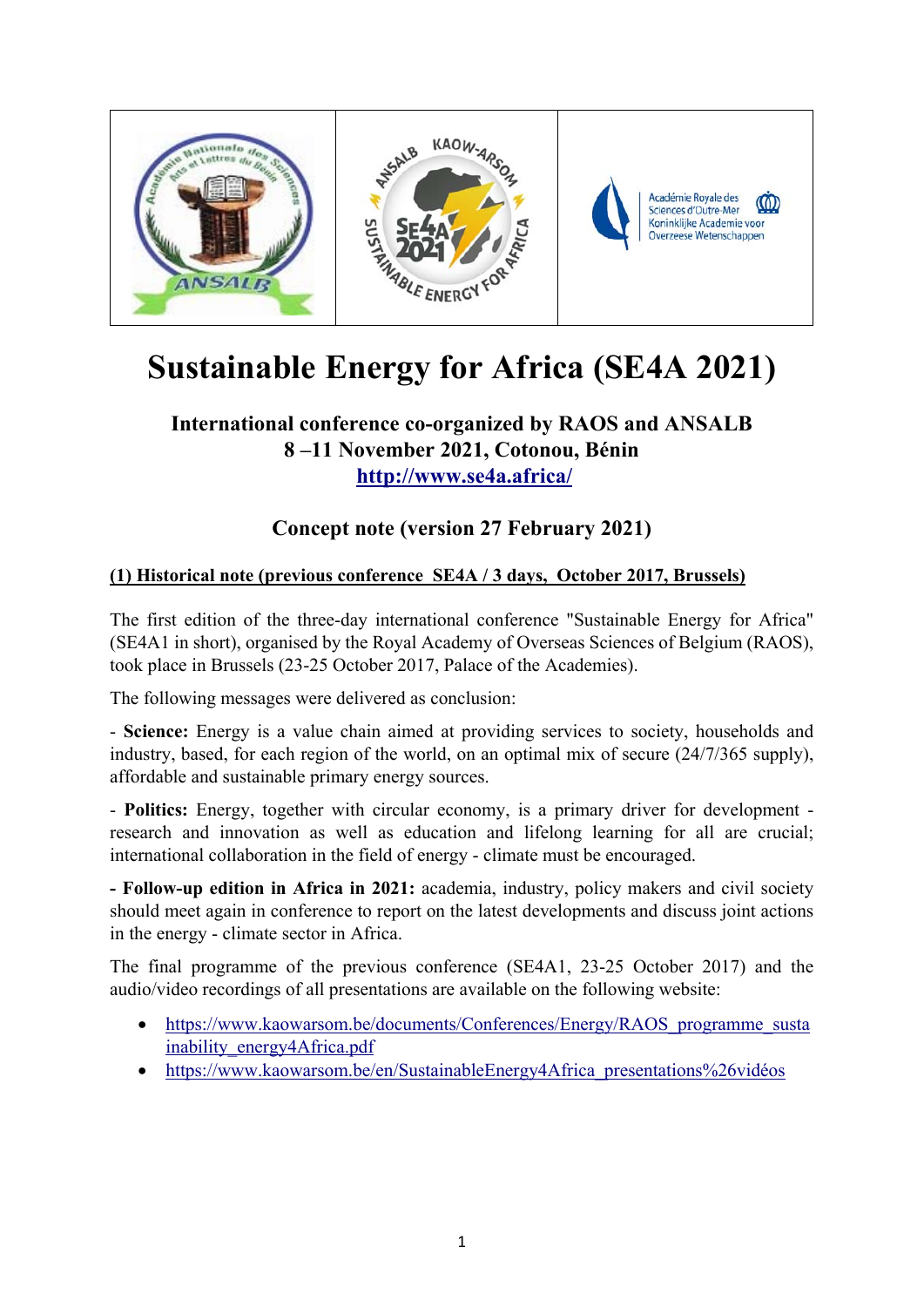#### **(2) Follow-up edition : SE4A 2021 / 4 days, Monday 8 to Thursday 11 November 2021, Cotonou, Benin**

The second edition of the international conference "Sustainable Energy for Africa", SE4A 2021, will take place in Cotonou, Benin, from Monday 8 to Thursday 11 November 2021, jointly organized by :

- the National Academy of Sciences, Arts and Letters of Benin (ANSALB) https://academie-sciences.bj/
- the Royal Academy of Overseas Sciences of Belgium (RAOS in English ; ARSOM in
- French ; KAOW in Dutch) - https://www.kaowarsom.be/en/home

Taking into account uncertainties caused by the COVID-19 pandemic regarding international travel in November 2021, the conference will be organised in blended mode (i.e presential  $\&$ virtual) . Speakers and attendees who could not come to Cotonou will be able to take part in the meeting, presentations and discussions, in video-conference.

The following nine topics will be discussed during the first three days (Monday to Wednesday) of the SE4A 2021 conference, addressing an international audience concerned with socioeconomic development and access to energy :

- **Energy key for achieving the Sustainable Development in Africa** 
	- *(1) Access to Energy and social & economic development ("Agenda 2030", UN 2015 and "AGENDA 2063 - The Africa We Want", AU 2015)*
	- **(2)** *Appropriation of renewable energy technologies, dispatchable (hydroelectric, biomass) as well as non-dispatchable (sun, wind, tides and waves)*
	- **(3)** *Energy systems that are secured, competitive and affordable, and compatible with a sustainable and inclusive development of the continent, integrated in a modern circular economy (saving of raw materials, energy efficiency, environmental preservation)*

The discussion will focus on the overview of the situation, the identification of current initiatives and innovative projects, the mechanisms to accelerate their maturation (research and training programs, technology transfers, funding, etc.).

- **Energy value chain in Africa (including conversion technologies and energy services)** 
	- **(4)** *Management of energy based services in an inclusive and sustainable way (in rural and urban regions), using modern energy production, transport, distribution and storage technologies*
	- *(5) Optimisation of energy based services for big consumers (heavy industries, railroads, megacities, etc.): systematic digitalization, energy storage, etc.*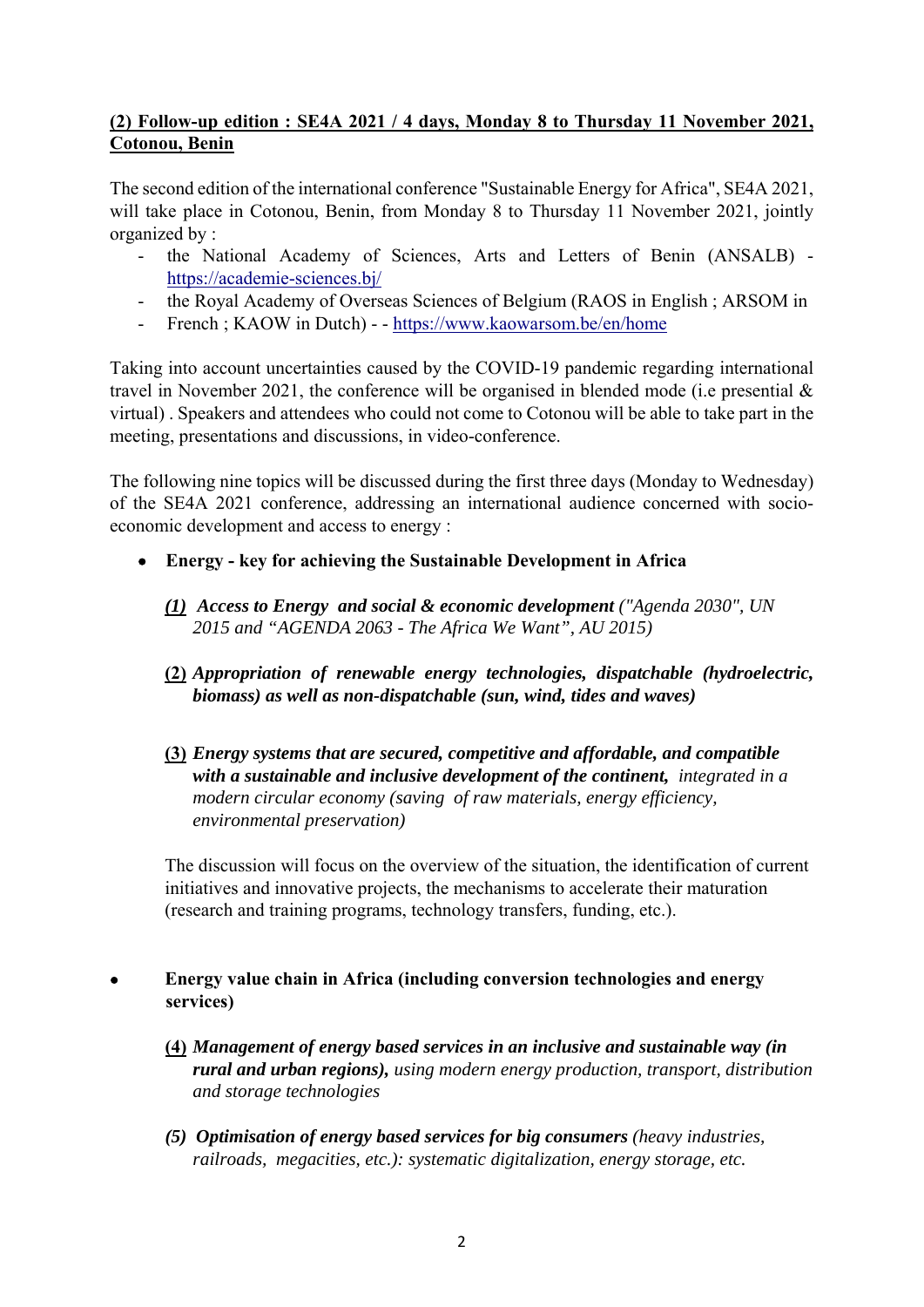*(6) Energy supply chain for all types of consumers : centralised production (based on fossil fuels, hydroelectricity, nuclear power) versus distributed production (micro- and mini-networks often based on renewable energies)* 

#### **Research, innovation & education in connection with the energy-intensive sectors**

- *(7) Materials and sustainable development: balancing use of natural resources with environmental concerns in the energy value chain; state of the art of eco-materials and advanced characterization methods and tools (including standards), development of energy efficient models.*
- **(8)** *Reinforcement of education and research capacities to meet energy needs of transportation, residential users, industry and services; valuation of scientific expertise in Africa to promote and develop the label "Made in Africa", specifically in the field of local natural and energy resources (materials, building technologies, etc.)*
- **(9)** *Multidisciplinary approach for a sustainable access to energy: contribution of economic, legal and social sciences to analyse and take into account factors impacting the perception of energy services and usages, their affordability and the achievement of infrastructures.*

This second SE4A 2021 international conference will bring together a large number of scientific, technological and political experts from Africa and Europe, from the public and private sectors, who are interested in energy-climate issues in Africa.

The expected outcome of this conference is: :

- design a response adapted to the energy-climate challenges specific to Africa,based in particular on research, innovation and education,

- offer concrete, sustainable and innovative solutions to accelerate the maturation of initiatives based on natural resources (primary energies and eco-materials)

- give young researchers the opportunity to participate in scientific debates and engage in actions concerning improvements in the energy sector

- encourage and develop international cooperation (South-South, West-East and North-South) in the energy field, materialized by the signing of partnership agreements at national (public-private), regional and international levels, and intensify academic exchanges according to an Erasmus type model for the mobility of researchers in order to reinforce the capacities of African countries.

Speakers will be invited to choose a theme in line with this "concept note". They will present their topic in plenary session for about 20 minutes, preferably in English. Sufficient time will be allocated for questions and answers with the audience. At the end of each session, the authors selected for the posters will have the opportunity to present their work in plenary for five minutes in English or French. All conference documents (invited papers and posters) will be